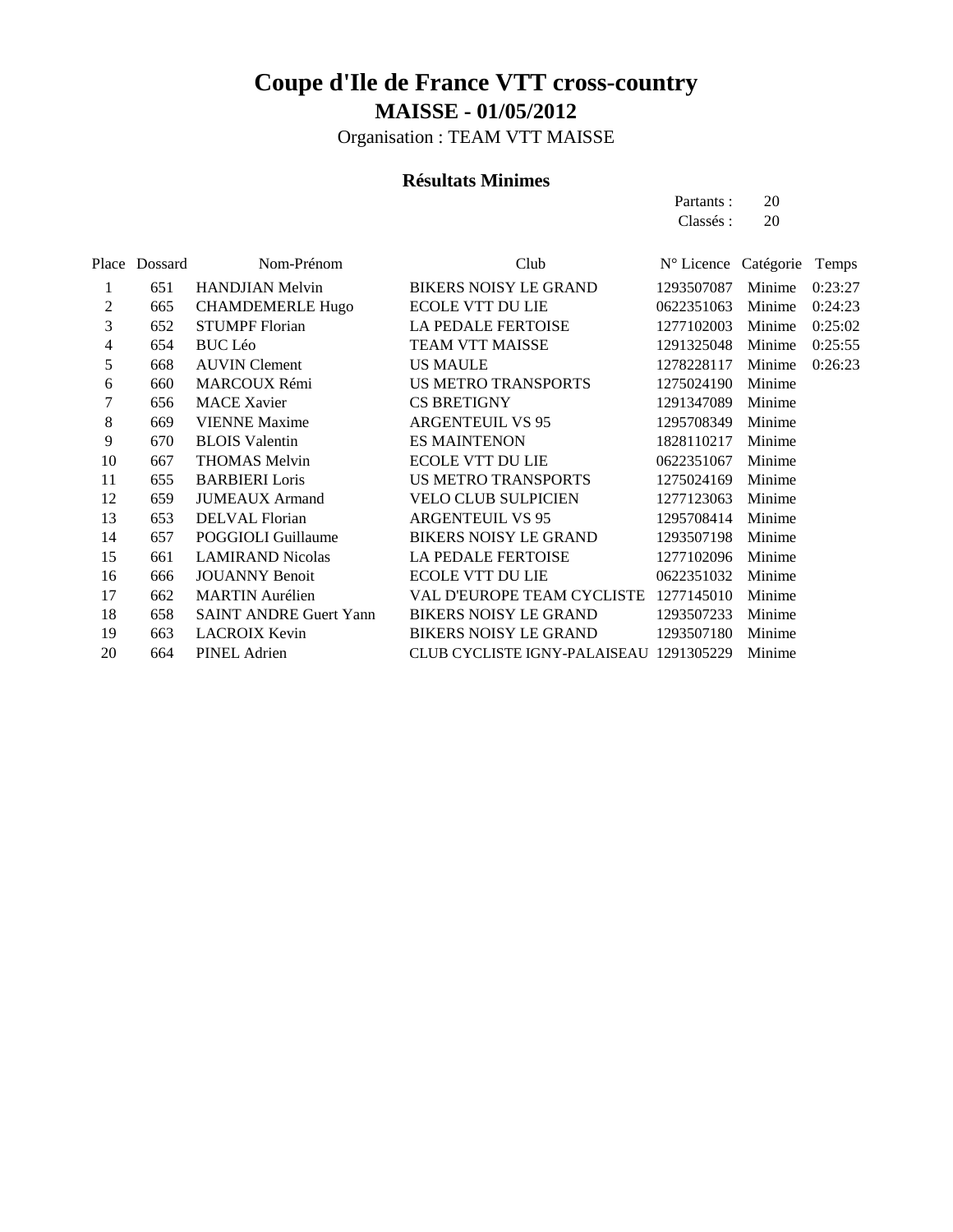Organisation : TEAM VTT MAISSE

### **Résultats Cadettes**

Partants : 4 Classés : 4

|               | Place Dossard | Nom-Prénom           | Club             | N° Licence Catégorie Temps |                   |  |
|---------------|---------------|----------------------|------------------|----------------------------|-------------------|--|
|               |               | 503 SANSON Clara     | ASCO VTT         | 1845206094 Cadette 0:27:33 |                   |  |
|               |               | 501 CALDERAN Léa     | <b>US DOMONT</b> | 1295702171 Cadette 0:27:53 |                   |  |
| $\mathcal{R}$ |               | 502 HAMARD Mariane   | ECOLE VTT DU LIE | 0622351118 Cadette 0:29:36 |                   |  |
| 4             |               | 504 VAILLANT Pauline |                  | NL.                        | Cadette $0:33:40$ |  |

### **Résultats Minimes Filles**

Partants : 3<br>Classés : 3 Classés :

|               | Place Dossard | Nom-Prénom          | Club                                                   | N° Licence Catégorie Temps  |  |
|---------------|---------------|---------------------|--------------------------------------------------------|-----------------------------|--|
|               |               | 602 FONTAINE Elora  | US MAULE                                               | 1278228156 Minime F 0:30:07 |  |
|               |               | 601 BALY Carla      | BIKERS NOISY LE GRAND                                  | 1293507164 Minime F 0:32:32 |  |
| $\mathcal{R}$ |               | 603 GARNIER Mélanie | VAL D'EUROPE TEAM CYCLISTE 1277145030 Minime F 0:40:15 |                             |  |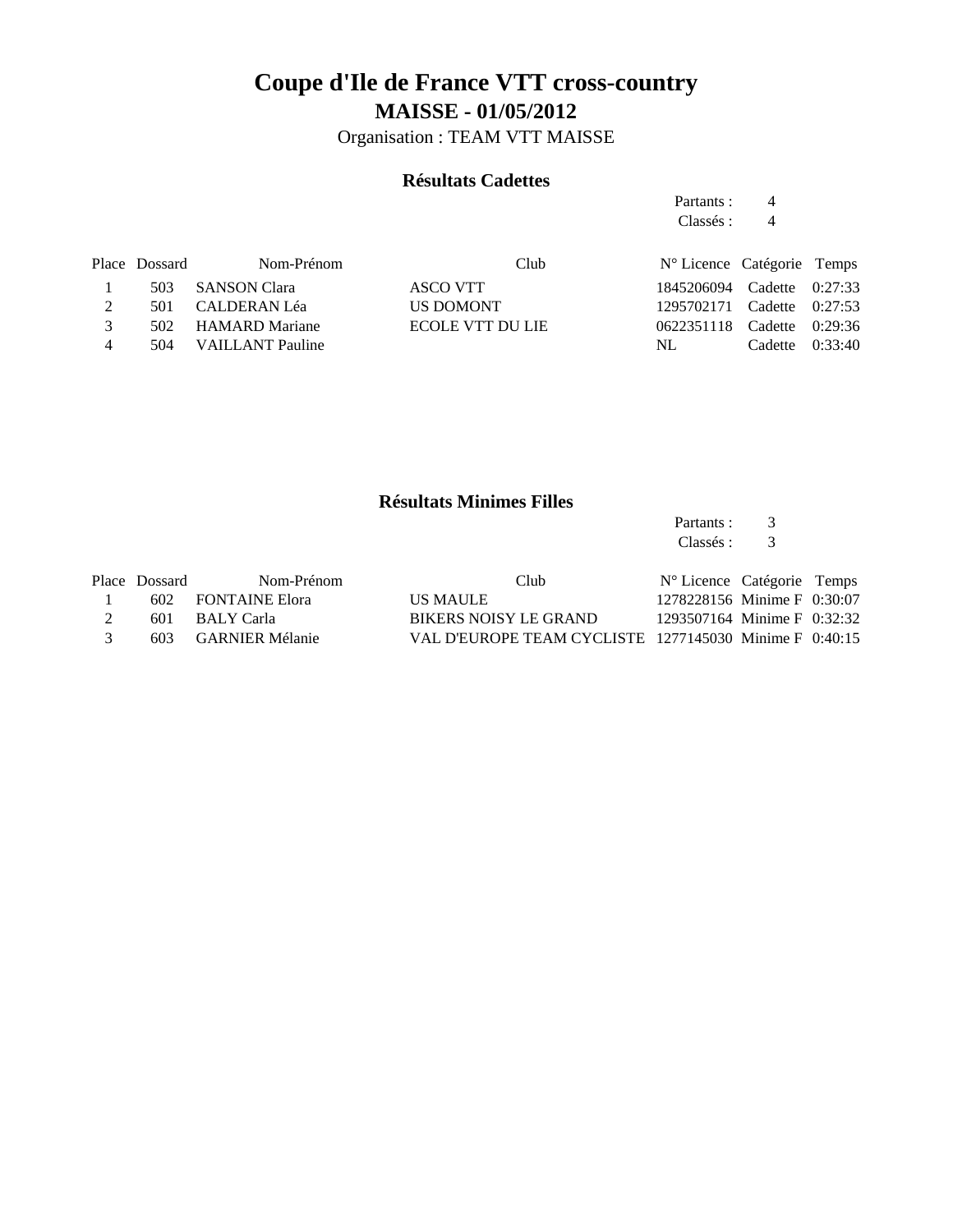Organisation : TEAM VTT MAISSE

### **Résultats Cadets**

Partants : 27 Classés : 24

| Place Dossard | Nom-Prénom               | Club                   |                                                                                                                                                                                                                                                                                                                                                                                                                                   |                                                       | Temps                |
|---------------|--------------------------|------------------------|-----------------------------------------------------------------------------------------------------------------------------------------------------------------------------------------------------------------------------------------------------------------------------------------------------------------------------------------------------------------------------------------------------------------------------------|-------------------------------------------------------|----------------------|
| 561           | <b>SVEHLA Yohan</b>      |                        | 1278228193                                                                                                                                                                                                                                                                                                                                                                                                                        | Cadet                                                 | 0:42:11              |
| 551           | <b>MORAND Guillaume</b>  |                        | 1293507048                                                                                                                                                                                                                                                                                                                                                                                                                        | Cadet                                                 | 0:44:31              |
| 552           | <b>GALOIS Maxime</b>     |                        | 1295702173                                                                                                                                                                                                                                                                                                                                                                                                                        | Cadet                                                 | 0:44:37              |
| 573           | <b>PACARY Gauthier</b>   |                        | 1278228115                                                                                                                                                                                                                                                                                                                                                                                                                        | Cadet                                                 | 0:45:05              |
| 555           | POITEVIN Robin           |                        | 1291325046                                                                                                                                                                                                                                                                                                                                                                                                                        | Cadet                                                 | 0:45:27              |
| 569           | <b>SUREAU Valentin</b>   |                        | NL                                                                                                                                                                                                                                                                                                                                                                                                                                | Cadet                                                 |                      |
| 554           | <b>ABAUZIT Lucas</b>     |                        | 1277114326                                                                                                                                                                                                                                                                                                                                                                                                                        | Cadet                                                 |                      |
| 553           | PARMENTIER Hugo          |                        | 1293507196                                                                                                                                                                                                                                                                                                                                                                                                                        | Cadet                                                 |                      |
| 567           | <b>BORIE Bastien</b>     |                        | NL                                                                                                                                                                                                                                                                                                                                                                                                                                | Cadet                                                 |                      |
| 556           | <b>GIRAULT</b> Quentin   |                        | 1291325050                                                                                                                                                                                                                                                                                                                                                                                                                        | Cadet                                                 |                      |
| 570           |                          |                        | 1278228042                                                                                                                                                                                                                                                                                                                                                                                                                        | Cadet                                                 |                      |
| 577           | <b>PLOUZE Thomas</b>     |                        | 1278228253                                                                                                                                                                                                                                                                                                                                                                                                                        | Cadet                                                 |                      |
| 572           | <b>POULAIN Vincent</b>   |                        | 0622351084                                                                                                                                                                                                                                                                                                                                                                                                                        | Cadet                                                 |                      |
| 558           | <b>GLATRE Ludovic</b>    |                        | 1291325032                                                                                                                                                                                                                                                                                                                                                                                                                        | Cadet                                                 |                      |
| 557           | <b>GONTIER Lucas</b>     |                        | 1277102187                                                                                                                                                                                                                                                                                                                                                                                                                        | Cadet                                                 |                      |
| 571           | <b>DARCEL Alexandre</b>  |                        | 0622351043                                                                                                                                                                                                                                                                                                                                                                                                                        | Cadet                                                 |                      |
| 565           | <b>OSADNIK Alvin</b>     |                        | 1291329017                                                                                                                                                                                                                                                                                                                                                                                                                        | Cadet                                                 |                      |
| 574           | <b>CONSIGNY Corentin</b> |                        | NL                                                                                                                                                                                                                                                                                                                                                                                                                                | Cadet                                                 |                      |
| 575           | <b>BEYER Julien</b>      |                        | NL                                                                                                                                                                                                                                                                                                                                                                                                                                | Cadet                                                 |                      |
| 563           | SOBOLEWSKI Simon         |                        | 1278228046                                                                                                                                                                                                                                                                                                                                                                                                                        | Cadet                                                 |                      |
| 562           | <b>GAUTHERON Damien</b>  |                        |                                                                                                                                                                                                                                                                                                                                                                                                                                   | Cadet                                                 |                      |
| 566           | <b>LESACHEY Lucas</b>    |                        | 1275024130                                                                                                                                                                                                                                                                                                                                                                                                                        | Cadet                                                 |                      |
| 564           | PINEL Julien             |                        |                                                                                                                                                                                                                                                                                                                                                                                                                                   | Cadet                                                 |                      |
| 559           | <b>DUPUIS Clément</b>    |                        | NL                                                                                                                                                                                                                                                                                                                                                                                                                                | Cadet                                                 |                      |
|               |                          | <b>GARYGA</b> Baptiste | <b>US MAULE</b><br><b>BIKERS NOISY LE GRAND</b><br>US DOMONT<br><b>US MAULE</b><br>TEAM VTT MAISSE<br><b>JS FERTE GAUCHER</b><br><b>BIKERS NOISY LE GRAND</b><br>TEAM VTT MAISSE<br><b>US MAULE</b><br><b>US MAULE</b><br><b>ECOLE VTT DU LIE</b><br><b>TEAM VTT MAISSE</b><br>LA PEDALE FERTOISE<br><b>ECOLE VTT DU LIE</b><br>CC MENECY VILLEROY<br><b>US MAULE</b><br>VAL D'EUROPE TEAM CYCLISTE<br><b>US METRO TRANSPORTS</b> | 1277145028<br>CLUB CYCLISTE IGNY-PALAISEAU 1291305230 | N° Licence Catégorie |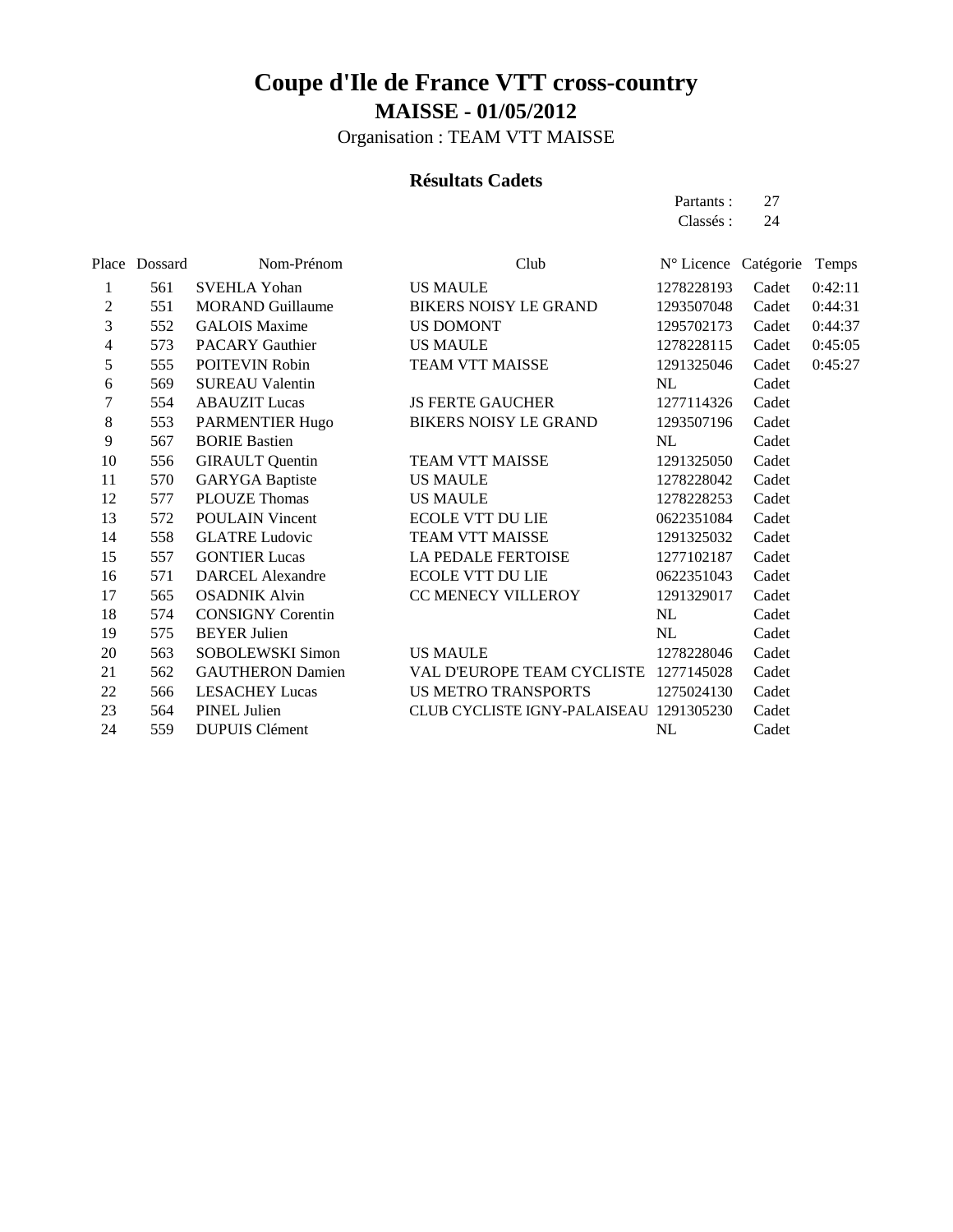Organisation : TEAM VTT MAISSE

#### **Résultats Juniors**

Partants : 21 Classés : 18

| Place | Dossard | Nom-Prénom                 | Club                              | N° Licence Catégorie |        | Temps   |
|-------|---------|----------------------------|-----------------------------------|----------------------|--------|---------|
| 1     | 366     | <b>GUYOT Hugo</b>          | <b>ASCO VTT</b>                   | 1845206060           | Junior | 1:22:49 |
| 2     | 372     | <b>RASTODER Kevin</b>      | <b>US MAULOISE</b>                | 1278228236           | Junior | 1:24:11 |
| 3     | 364     | LE COQ Antoine             | <b>ECOLE VTT DU LIE</b>           | 0622351139           | Junior | 1:24:28 |
| 4     | 369     | PARDO Bryan                |                                   | NL                   | Junior | 1:25:10 |
| 5     | 354     | <b>MIRAMON Pierre</b>      | <b>ARGENTEUIL VS 95</b>           | 1295708225           | Junior | 1:26:32 |
| 6     | 355     | <b>BARDONNET Corentin</b>  |                                   | NL                   | Junior |         |
| 7     | 373     | <b>FERREIRA</b> Romain     | <b>US MAULOISE</b>                | 1278228232           | Junior |         |
| 8     | 367     | <b>SANSON Thibaud</b>      |                                   | NL                   | Junior |         |
| 9     | 357     | THIEBAULT Robin            | <b>US MELUNAISE</b>               | 1277112107           | Junior |         |
| 10    | 365     | <b>TARDIVEL Clément</b>    | <b>ECOLE VTT DU LIE</b>           | 0622351049           | Junior |         |
| 11    | 356     | <b>ROISIN Mathieu</b>      | AS Enghien La Barre               | 1295713179           | Junior |         |
| 12    | 352     | <b>CLABAUT Sulivan</b>     | <b>BIKERS NOISY LE GRAND</b>      | 1293507213           | Junior |         |
| 13    | 360     | <b>CASTILLO</b> Victor     | UCM VENEUX LES SABLONS            | 1277142036           | Junior |         |
| 14    | 353     | <b>BIELLO</b> Aurélien     | AS Enghien La Barre               | 1295713080           | Junior |         |
| 15    | 359     | <b>BARRAULT Bastien</b>    | EC BOUCLES DE LA MARNE            | 1277126060           | Junior |         |
| 16    | 362     | <b>GRIGNON Pierre</b>      | <b>VAL D'EUROPE TEAM CYCLISTE</b> | 1277145054           | Junior |         |
| 17    | 363     | <b>ECOBICHON</b> Alexandre | <b>ECOLE VTT DU LIE</b>           | 0622351098           | Junior |         |
| 18    | 370     | <b>SENDAS Eric</b>         |                                   | NL                   | Junior |         |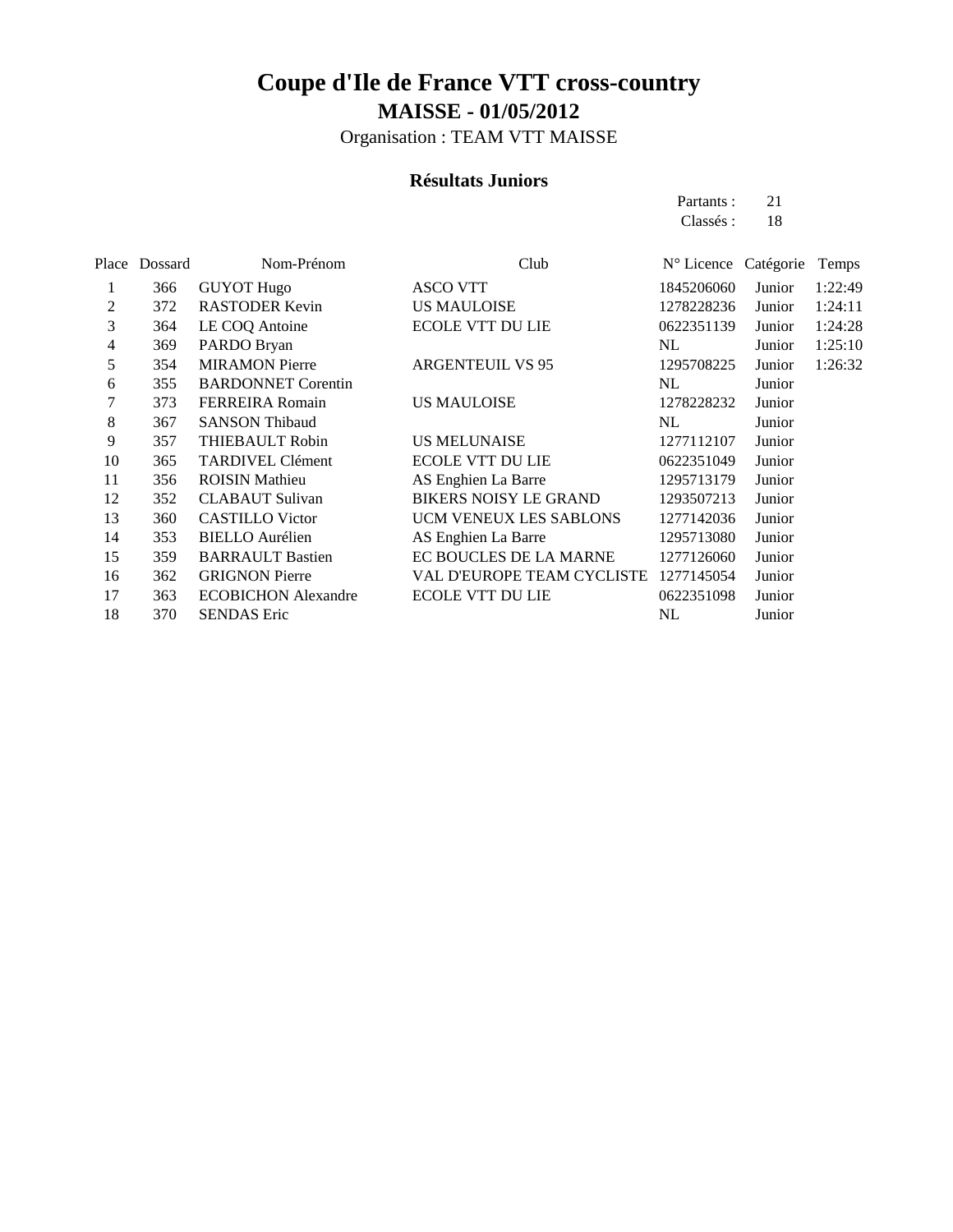Organisation : TEAM VTT MAISSE

### **Résultats Seniors et Juniors Féminines**

|   |               |                        |                              | Partants :                  | 9        |  |
|---|---------------|------------------------|------------------------------|-----------------------------|----------|--|
|   |               |                        |                              | Classés :                   | 9        |  |
|   | Place Dossard | Nom-Prénom             | Club                         | N° Licence Catégorie Temps  |          |  |
|   | 425           | <b>SIMON Anaïs</b>     | <b>US MAULE</b>              | 1278228032 Senior F 1:31:06 |          |  |
| 2 | 427           | <b>ULRICH Clemence</b> |                              | NL.                         | Senoir F |  |
| 3 | 421           | PFLUKE Lilian          | <b>US METRO TRANSPORTS</b>   | 1275024073 Senior F         |          |  |
| 4 | 451           | <b>POULIN</b> Lucille  | <b>BIKERS NOISY LE GRAND</b> | 1293507071                  | Junior F |  |
|   | 422           | PITTIA Chrystelle      | <b>ESP PERSAN 95</b>         | 1295717243 Senior F         |          |  |
|   |               |                        |                              |                             |          |  |

|  | 426 CHALMEIL Anaïs   |                      | NL.                 | Senior F |
|--|----------------------|----------------------|---------------------|----------|
|  | 424 KOENIG Stéphanie | LES BLEUS DE FRANCE  | 1292402120 Senior F |          |
|  | 452 DELON Clara      | EC MONTGERON-VIGNEUX | 1291307104 Junior F |          |
|  | 423 LEGROS Angeline  | LES BLEUS DE FRANCE  | 1292402101 Senior F |          |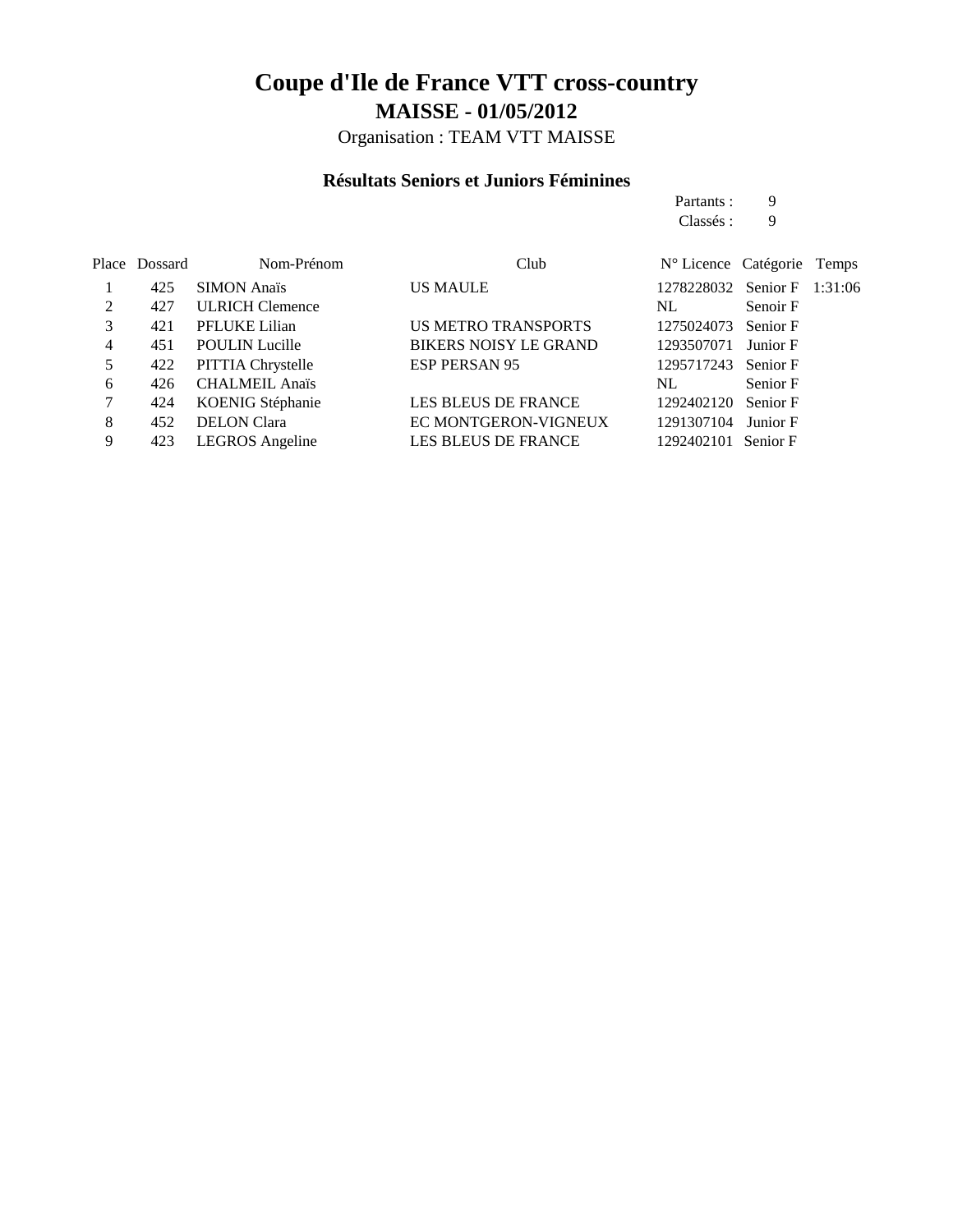Organisation : TEAM VTT MAISSE

### **Résultats Espoirs**

Partants : 13 Classés : 12

|    | Place Dossard | Nom-Prénom                    | Club                              | N° Licence Catégorie |        | Temps   |
|----|---------------|-------------------------------|-----------------------------------|----------------------|--------|---------|
|    | 107           | <b>BOURDEVAIRE Julien</b>     | <b>US DOMONT</b>                  | 1295702118           | Espoir | 1:30:50 |
| 2  | 102           | N'GUYEN Maxime                | <b>US DOMONT</b>                  | 1295702162           | Espoir | 1:34:20 |
| 3  | 106           | <b>BOURDEVAIRE Jean-Louis</b> | <b>US DOMONT</b>                  | 1295702144           | Espoir | 1:35:53 |
| 4  | 101           | <b>NOGUEIRA Romain</b>        | <b>US DOMONT</b>                  | 1295702168           | Espoir |         |
| 5  | 108           | <b>VERRE</b> Thomas           | <b>US MAULE</b>                   | 1278228137           | Espoir |         |
| 6  | 113           | <b>GEFFRAYE Romain</b>        |                                   | NL                   | Espoir |         |
| 7  | 103           | JAXEL Jérémie                 | <b>VAL D'EUROPE TEAM CYCLISTE</b> | 1277145004           | Espoir |         |
| 8  | 105           | PENOT Victor                  | <b>BIKERS NOISY LE GRAND</b>      | 1293507211           | Espoir |         |
| 9  | 114           | <b>GUILLET Jeremy</b>         |                                   | NL                   | Espoir |         |
| 10 | 112           | <b>GALON</b> Geoffrey         |                                   | NL                   | Espoir |         |
| 11 | 109           | <b>JOUANNY</b> Julien         | <b>ECOLE VTT DU LIE</b>           | 0622351099           | Espoir |         |
| 12 | 104           | <b>ARDIN Vincent</b>          | <b>VC SAVIGNY S/ORGE</b>          | 1291301007           | Espoir |         |
|    |               |                               |                                   |                      |        |         |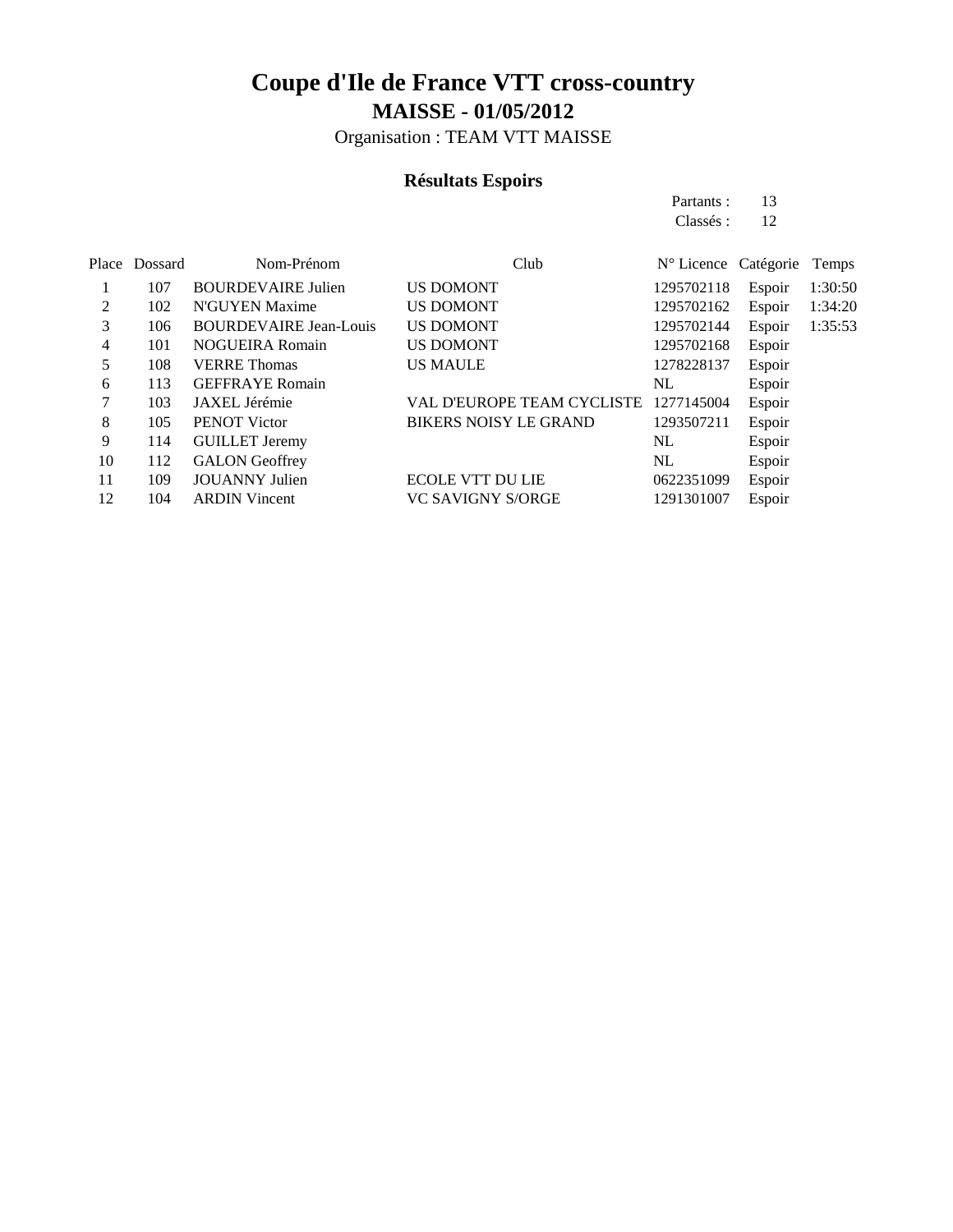Organisation : TEAM VTT MAISSE

### **Résultats Seniors**

Partants : 12 Classés : 10

|    | Place Dossard | Nom-Prénom               | Club                         | N° Licence Catégorie |        | Temps   |
|----|---------------|--------------------------|------------------------------|----------------------|--------|---------|
|    | 4             | <b>LOMBARDI</b> Vincent  | <b>US DOMONT</b>             | 1295702108           | Senior | 1:35:53 |
| 2  |               | LE CLAINCHE Jimmy        | <b>US DOMONT</b>             | 1295702076           | Senior | 1:39:57 |
| 3  | 11            | <b>FREMINET Jérome</b>   | <b>LES BLEUS DE FRANCE</b>   | 1292402070           | Senior | 1:41:12 |
| 4  | 13            | <b>NOWASKI</b> Alexandre |                              | NL.                  | Senior |         |
| 5  | 9             | <b>FORLINI</b> Gregory   | <b>BIKERS NOISY LE GRAND</b> | 1293507068           | Senior |         |
| 6  | 12            | <b>LEBEAU Fabien</b>     | <b>LES BLEUS DE FRANCE</b>   | En cours             | Senior |         |
|    | 7             | <b>HENNEQUIN Mathieu</b> | <b>TEAM VTT MAISSE</b>       | 1291325002           | Senior |         |
| 8  | 2             | <b>LEGROS Thibault</b>   | <b>LES BLEUS DE FRANCE</b>   | 1292402096           | Senior |         |
| 9  | 10            | <b>PITTIA Emmanuel</b>   | <b>ESP PERSAN 95</b>         | 1295717246           | Senior |         |
| 10 | 3             | <b>MAHEUX Geoffrey</b>   | <b>TEAM VTT MAISSE</b>       | 1291325001           | Senior |         |
|    |               |                          |                              |                      |        |         |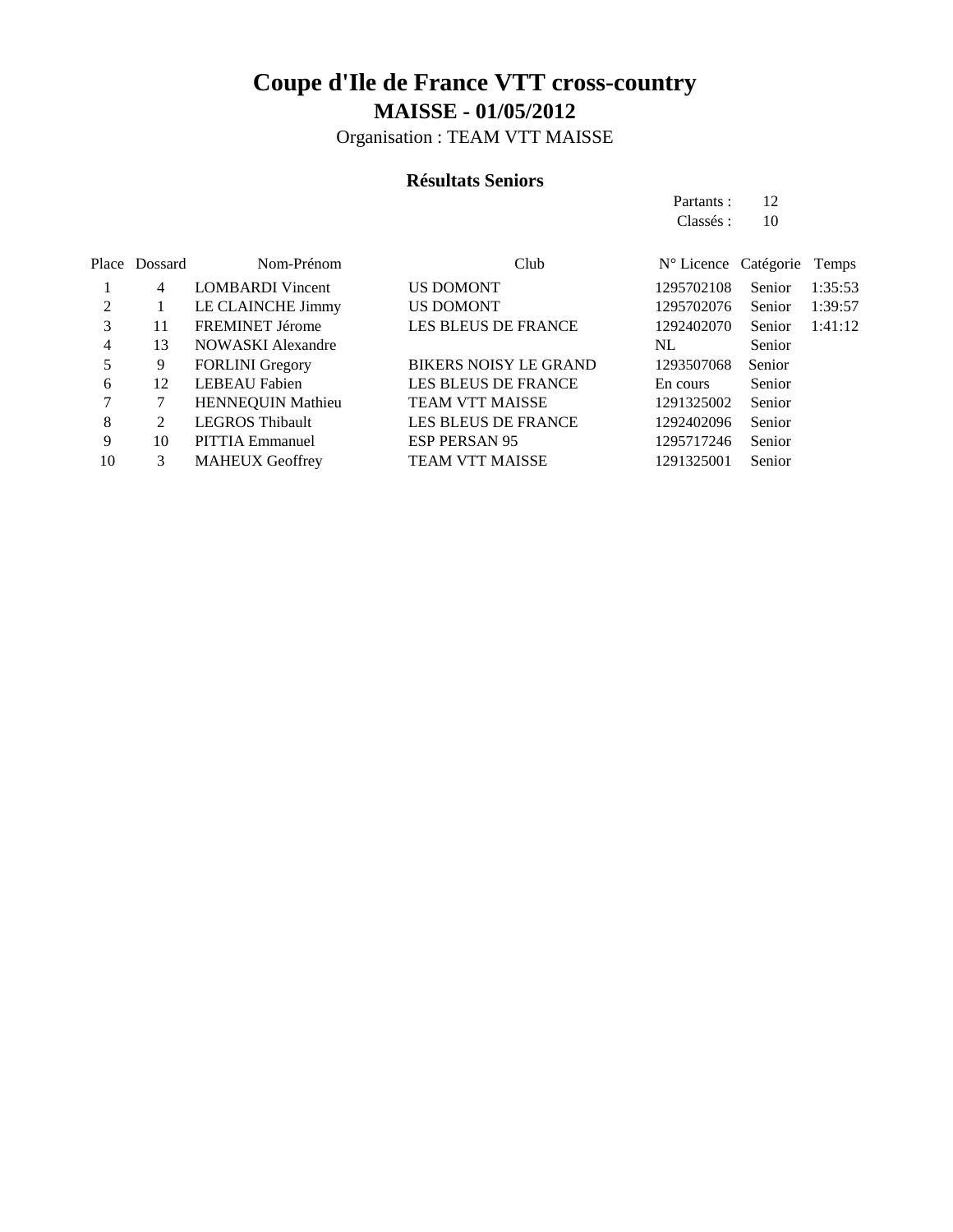Organisation : TEAM VTT MAISSE

### **Résultats Masters 1 et 2**

Partants : 22 Classés : 22

|    | Place Dossard | Nom-Prénom                | Club                         | Nº Licence Catégorie Temps    |              |  |
|----|---------------|---------------------------|------------------------------|-------------------------------|--------------|--|
| 1  | 201           | <b>CHARTIER Cédric</b>    | LES BLEUS DE FRANCE          | 1292402008 Master 1/2 1:31:00 |              |  |
| 2  | 223           | <b>WEBER Eric</b>         | <b>ESC MEAUX</b>             | 1277101221 Master 1/2 1:35:53 |              |  |
| 3  | 218           | <b>ESCUAIN Sebastien</b>  | <b>LES KOYOTES</b>           | 1275003003 Master 1/2 1:41:34 |              |  |
| 4  | 210           | <b>BROCHOT</b> Vincent    | UCM VENEUX LES SABLONS       | 1277142                       | Master $1/2$ |  |
| 5  | 220           | <b>NAYENER</b> Julien     | <b>EC SARTROUVILLE</b>       | 1278213035 Master 1/2         |              |  |
| 6  | 224           | DEHEYN Thibault           | LES BLEUS DE FRANCE          | 1292402020 Master 1/2         |              |  |
| 7  | 202           | <b>BABAULT</b> Christophe | LES BLEUS DE FRANCE          | 1292402116 Master 1/2         |              |  |
| 8  | 203           | <b>MILLOT</b> Christophe  | <b>US DOMONT</b>             | 1295702170 Master 1/2         |              |  |
| 9  | 221           | <b>OVEN Yannick</b>       |                              | NL                            | Master $1/2$ |  |
| 10 | 217           | LINDO Michel              | US NEMOURS ST PIERRE         | 1277105246 Master 1/2         |              |  |
| 11 | 222           | LEFAUT Erwan              | <b>US MENUNAISE</b>          | 1277112027 Master 1/2         |              |  |
| 12 | 212           | <b>ABERBOUR Jérome</b>    | LES BLEUS DE FRANCE          | 1292402114 Master 1/2         |              |  |
| 13 | 211           | <b>NARI</b> Olivier       | <b>AS CORBEIL</b>            | 1291302340 Master 1/2         |              |  |
| 14 | 216           | <b>MICHEL Tanguy</b>      | <b>UV POITIERS</b>           | 2086071176 Master 1/2         |              |  |
| 15 | 207           | FERNANDES José            | US DOMONT                    | 1295702080 Master 1/2         |              |  |
| 16 | 204           | <b>COLIN Loïc</b>         | UCM VENEUX LES SABLONS       | 1277142026 Master 1/2         |              |  |
| 17 | 225           | <b>DOUGUET Stéphane</b>   | <b>LES KOYOTES</b>           | 1275003020 Master 1/2         |              |  |
| 18 | 213           | <b>SCHWARTZ Julien</b>    | <b>BIKERS NOISY LE GRAND</b> | 1293507189 Master 1/2         |              |  |
| 19 | 219           | PIERRE Stephen            |                              | NL                            | Master $1/2$ |  |
| 20 | 206           | <b>CATHENOZ Thibaut</b>   | <b>BIKERS NOISY LE GRAND</b> | 1293507188 Master 1/2         |              |  |
| 21 | 215           | <b>DIRE</b> Camille       | <b>SVP</b>                   | 1293509511 Master 1/2         |              |  |
| 22 | 208           | <b>DRACK</b> Serge        | THOMERY VTT                  | 1277141048 Master 1/2         |              |  |
|    |               |                           |                              |                               |              |  |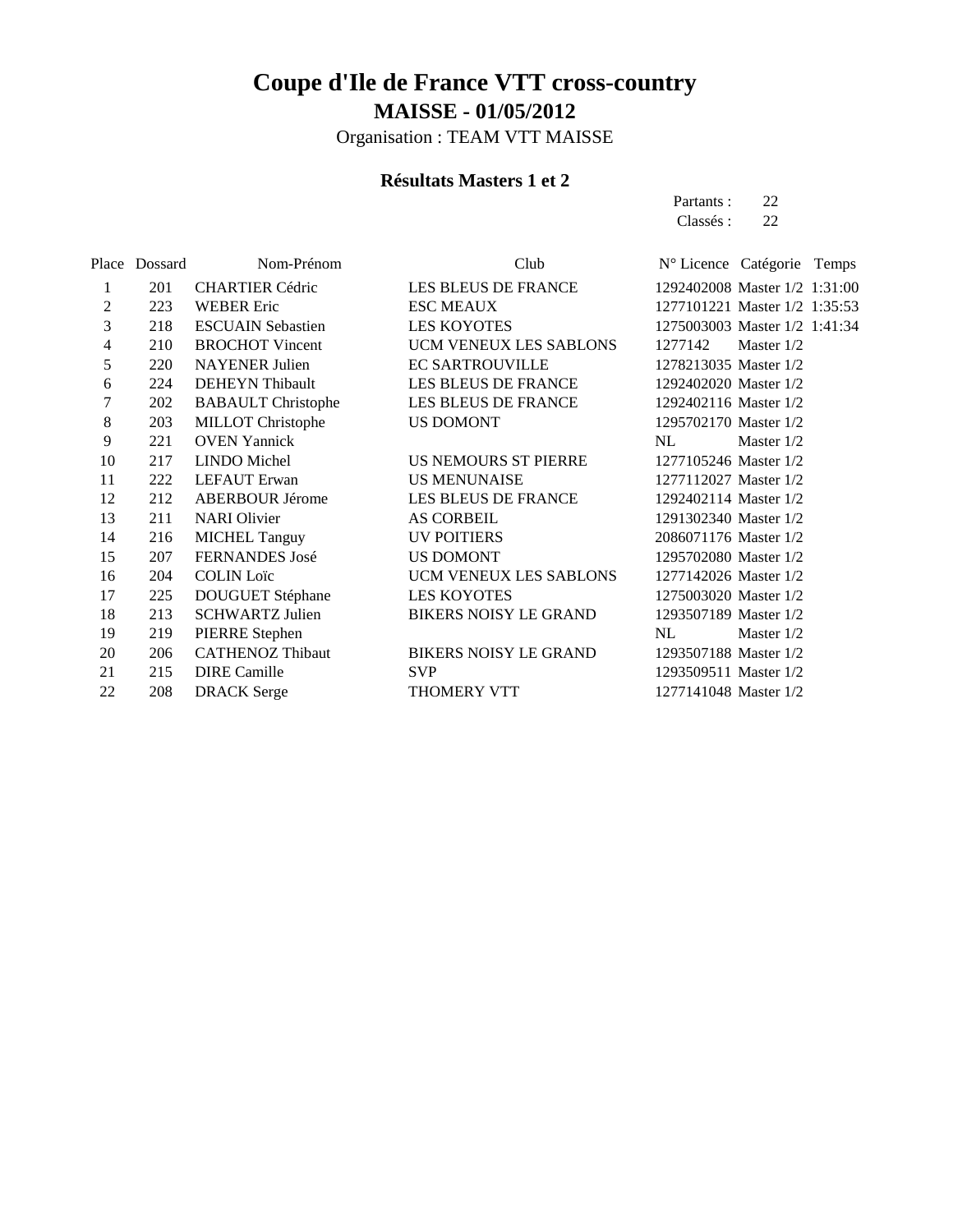Organisation : TEAM VTT MAISSE

### **Résultats Masters 3-4-5**

Partants : 38 Classés: 38

|                | Place Dossard | Nom-Prénom                      | Club                          | N° Licence Catégorie Temps    |  |
|----------------|---------------|---------------------------------|-------------------------------|-------------------------------|--|
| 1              | 301           | PAUCHARD Stéphane               | <b>ESC MEAUX</b>              | 1277101266 Master 3/4 1:28:22 |  |
| $\overline{c}$ | 304           | PACHOT Stéphane                 | <b>EC MORSANG</b>             | 1291339029 Master 5 1:29:11   |  |
| 3              | 341           | <b>DELDIN Stéphane</b>          | <b>ESC MEAUX</b>              | 1277101103 Master 3/4 1:29:39 |  |
| $\overline{4}$ | 325           | <b>EGEE Alain</b>               | Olympique Cycliste Val d'Oise | 1295712294 Master 5           |  |
| 5              | 320           | <b>POITEVIN Francis</b>         | <b>TEAM VTT MAISSE</b>        | 1291325054 Master 3/4         |  |
| 6              | 305           | <b>CORBEAU Laurent</b>          | EC MONTGERON-VIGNEUX          | 1291307045 Master 3/4         |  |
| $\overline{7}$ | 316           | <b>BULLIOT Jean-Michel</b>      | EC MONTGERON-VIGNEUX          | 1291307189 Master 5           |  |
| 8              | 333           | PERRON Didier                   |                               | NL<br>Master 5                |  |
| 9              | 319           | <b>MICHOUT Eric</b>             | <b>US METRO TRANSPORTS</b>    | 1275024237 Master 3/4         |  |
| 10             | 303           | <b>LELONG Olivier</b>           | LA PEDALE FERTOISE            | 1277102167 Master 3/4         |  |
| 11             | 322           | <b>BREHIER Hugues</b>           | EC MONTGERON-VIGNEUX          | 1291307001 Master 3/4         |  |
| 12             | 306           | <b>PARMENTIER Franck</b>        | <b>BIKERS NOISY LE GRAND</b>  | 1293507203 Master 3/4         |  |
| 13             | 310           | LE MOAL Yannick                 | <b>EC MORSANG</b>             | 1291339006 Master 3/4         |  |
| 14             | 324           | DONATI Jean-François            | <b>US RIS ORANGIS</b>         | 1291322062 Master 3/4         |  |
| 15             | 302           | CHABOT Jean-François            | UCM VENEUX LES SABLONS        | 1277142032 Master 3/4         |  |
| 16             | 331           | REMENIERAS Hervé                | <b>BIKERS NOISY LE GRAND</b>  | 1293507268 Master 3/4         |  |
| 17             | 332           | <b>PAJOT Pascal</b>             | <b>UCGS</b>                   | 1845070108 Master 3/4         |  |
| 18             | 321           | <b>CONSENTINO François</b>      | <b>VELO CLUB SULPICIEN</b>    | 1277123015 Master 5           |  |
| 19             | 308           | <b>LHUISSIER Gilbert</b>        | LES BLEUS DE FRANCE           | 1292402167 Master 5           |  |
| 20             | 323           | PINSARD Frédéric                | THOMERY VTT                   | 1277141002 Master 3/4         |  |
| 21             | 326           | <b>GUICHART</b> Jean-Pierre     | UCM VENEUX LES SABLONS        | 1277142018 Master 3/4         |  |
| 22             | 342           | <b>HENNEQUIN Daniel</b>         | TEAM VTT MAISSE               | 1291325004                    |  |
| 23             | 329           | <b>JUPILLAT</b> Christian       | LES BLEUS DE FRANCE           | 1292402042 Master 5           |  |
| 24             | 336           | <b>DENANTES Yves</b>            | LES SANGLIERS DU VEXIN        | 1295736021 Master 3/4         |  |
| 25             | 309           | <b>LABARRE</b> Christophe       | <b>CS BRETIGNY</b>            | 1291347001 Master 3/4         |  |
| 26             | 338           | <b>COQUILLARD Patrick</b>       |                               | NL                            |  |
| 27             | 307           | <b>CASTILLO Pascal-Frédéric</b> | UCM VENEUX LES SABLONS        | 1277142025 Master 3/4         |  |
| 28             | 337           | <b>MOLINARIO Paul</b>           |                               | NL                            |  |
| 29             | 312           | <b>BAILLEUL Michel</b>          | <b>US METRO TRANSPORTS</b>    | 1275024165 Master 5           |  |
| 30             | 334           | <b>BALEINE Wilfrid</b>          |                               | NL<br>Master 3/4              |  |
| 31             | 313           | <b>HANDJIAN</b> Pierre          | <b>BIKERS NOISY LE GRAND</b>  | 1293507149 Master 3/4         |  |
| 32             | 339           | <b>CASSAGNADE</b> Christophe    |                               | NL                            |  |
| 33             | 340           | <b>DEBRUYNE Laurent</b>         |                               | NL                            |  |
| 34             | 343           | <b>NOEL Franck</b>              | <b>LES KOYOTES</b>            | 1275003006 Master 3/4         |  |
| 35             | 330           | <b>LELEU Fabrice</b>            | <b>BIKERS NOISY LE GRAND</b>  | 1293507210 Master 3/4         |  |
| 36             | 335           | <b>GAUTHERON Sylvain</b>        | VAL D'EUROPE TEAM CYCLISTE    | 1277145003 Master 3/4         |  |
| 37             | 317           | <b>BARRAULT Noël</b>            | EC BOUCLES DE LA MARNE        | 1277126131 Master 3/4         |  |
| 38             | 318           | <b>GONTIER Frédéric</b>         | LA PEDALE FERTOISE            | 1277102194 Master 3/4         |  |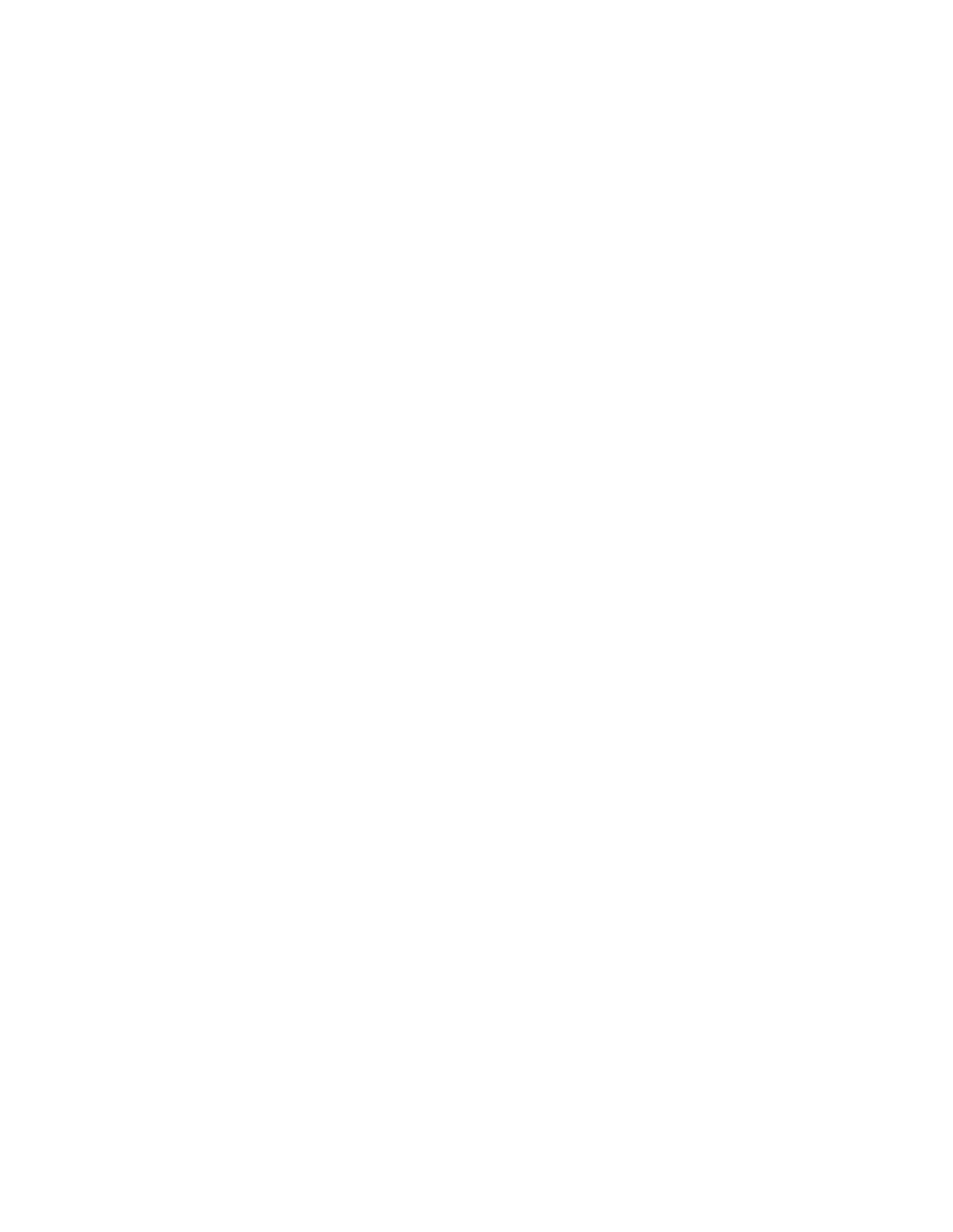Organisation : TEAM VTT MAISSE

### **Résultats Tandems**

Partants : 4 Classés : 4

| Nom-Prénom | Club                                                                                               |            |               |                                                                                                |
|------------|----------------------------------------------------------------------------------------------------|------------|---------------|------------------------------------------------------------------------------------------------|
|            | LES BLEUS DE FRANCE                                                                                |            |               |                                                                                                |
|            | LES BLEUS DE FRANCE                                                                                | 1292402103 |               |                                                                                                |
|            | EC BOUCLES DE LA MARNE                                                                             |            |               |                                                                                                |
|            | ANNECY CC                                                                                          |            | <b>Tandem</b> |                                                                                                |
|            | Place Dossard<br>401a ROCHA Serge<br>401b SARTORI Laurent<br>402A BIARNE Alain<br>402B BIARNE Marc |            | 2474009136    | N° Licence Catégorie Temps<br>1292402115 Tandem 1:26:24<br>Tandem<br>1277126143 Tandem 1:35:48 |